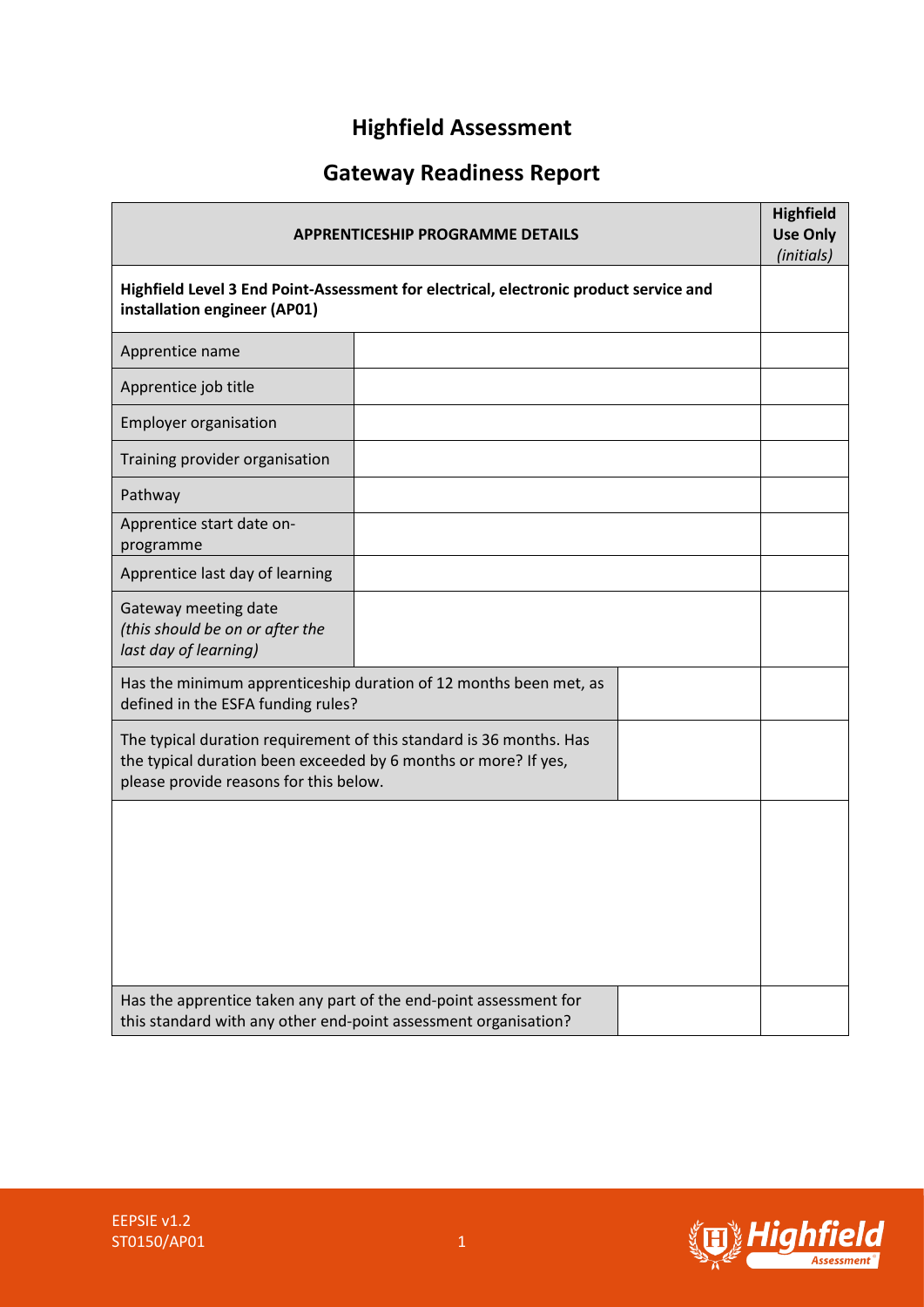| <b>PREREQUISITE REQUIREMENTS</b> |                               |                                                                      |                                            |  |  |  |  |
|----------------------------------|-------------------------------|----------------------------------------------------------------------|--------------------------------------------|--|--|--|--|
| Prerequisite<br>requirement      | Achieved by the<br>apprentice | <b>Evidence type provided</b><br>(e.g. PLR, certificate, screenshot) | <b>Highfield Use</b><br>Only<br>(initials) |  |  |  |  |
| Achieved English L2              |                               |                                                                      |                                            |  |  |  |  |
| <b>Achieved Maths L2</b>         |                               |                                                                      |                                            |  |  |  |  |
| Completed portfolio              |                               |                                                                      |                                            |  |  |  |  |
| Completed briefing<br>document   |                               |                                                                      |                                            |  |  |  |  |

#### **GATEWAY REVIEW**

The gateway review should be completed by the employer, supported by the training provider, to record how the apprentice has met each of the standard subject areas. This can be discussed through a Q&A, and/or the apprentice may present evidence that can be reviewed during the meeting to show their achievement of the standard.

The employer, supported by the training provider, must agree that the apprentice is, in their view, competent in the role and therefore ready to undertake the end-point assessment. This should be recorded in the table below, along with any comments.

| <b>Standard area</b>                                                  | <b>Assessment</b><br>ready? | <b>Comments</b> |  |  |  |
|-----------------------------------------------------------------------|-----------------------------|-----------------|--|--|--|
| <b>Multiple-choice test</b>                                           |                             |                 |  |  |  |
| <b>Health and safety</b>                                              |                             |                 |  |  |  |
| <b>Environmental legislation</b>                                      |                             |                 |  |  |  |
| <b>Principles of servicing</b><br>electrical & electronic<br>products |                             |                 |  |  |  |
| <b>Practical skills test</b>                                          |                             |                 |  |  |  |
| <b>Fault diagnosis</b>                                                |                             |                 |  |  |  |
| Installation of a product                                             |                             |                 |  |  |  |
| Replacement of a<br>replacement component                             |                             |                 |  |  |  |
| <b>Professional discussion</b>                                        |                             |                 |  |  |  |
| Knowledge                                                             |                             |                 |  |  |  |
| <b>Skills</b>                                                         |                             |                 |  |  |  |
| <b>Behaviour</b>                                                      |                             |                 |  |  |  |